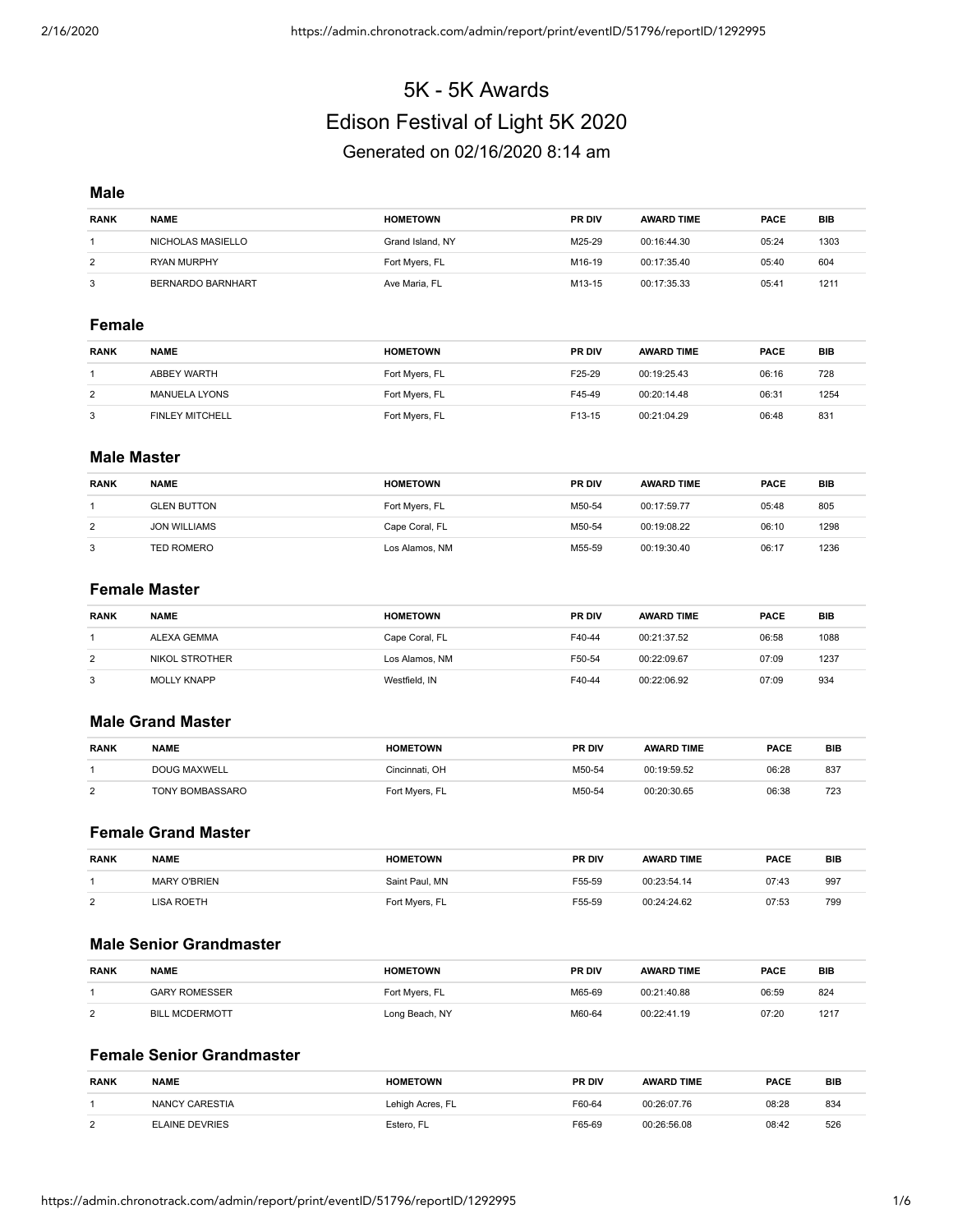#### **M1-9**

| <b>RANK</b> | <b>NAME</b>           | <b>HOMETOWN</b> | <b>PR DIV</b>    | <b>AWARD TIME</b> | <b>PACE</b> | BIB  |
|-------------|-----------------------|-----------------|------------------|-------------------|-------------|------|
|             | CHAMP TRAVIS          | Fort Myers, FL  | M <sub>1-9</sub> | 00:22:10.52       | 07:09       | 668  |
| 2           | MAXWELL CLAYPOOL      | Fort Myers, FL  | M <sub>1-9</sub> | 00:23:34.09       | 07:36       | 1255 |
| 3           | <b>JARVIS KINCHEN</b> | Fort Myers, FL  | M1-9             | 00:23:39.31       | 07:37       | 540  |

## **F1-9**

| <b>RANK</b> | <b>NAME</b>               | <b>HOMETOWN</b>      | <b>PR DIV</b> | <b>AWARD TIME</b> | <b>PACE</b> | BIB  |
|-------------|---------------------------|----------------------|---------------|-------------------|-------------|------|
|             | RHEALYN ANDERSON          | North Fort Myers, FL | $F1-9$        | 00:23:55.20       | 07:42       | 651  |
| 2           | <b>BAIRD LEBOUTILLIER</b> | Fort Myers, FL       | $F1-9$        | 00:29:15.28       | 09:25       | 814  |
| 3           | MIKAELA WAUGH             | Fort Myers, FL       | $F1-9$        | 00:30:27.10       | 09:49       | 1220 |

# **M10-12**

| <b>RANK</b> | <b>NAME</b>          | <b>HOMETOWN</b>      | <b>PR DIV</b> | <b>AWARD TIME</b> | <b>PACE</b> | BIB |
|-------------|----------------------|----------------------|---------------|-------------------|-------------|-----|
|             | <b>DECLAN DALY</b>   | Fort Myers, FL       | M10-12        | 00:19:46.97       | 06:23       | 706 |
| 2           | <b>ANDREW MARINO</b> | Fort Myers, FL       | M10-12        | 00:20:13.62       | 06:31       | 937 |
| 3           | <b>DENNY OLSEN</b>   | North Fort Myers, FL | M10-12        | 00:22:01.64       | 07:06       | 936 |

## **F10-12**

| <b>RANK</b> | <b>NAME</b>        | <b>HOMETOWN</b> | <b>PR DIV</b>      | <b>AWARD TIME</b> | <b>PACE</b> | BIB |
|-------------|--------------------|-----------------|--------------------|-------------------|-------------|-----|
|             | <b>WREN PALMER</b> | Fort Myers, FL  | F <sub>10-12</sub> | 00:23:02.09       | 07:25       | 635 |
| 2           | CARLI MORALES-CRUZ | Fort Myers, FL  | F <sub>10-12</sub> | 00:26:00.77       | 08:23       | 533 |
| 3           | CATELYN HOLCOMB    | Fort Myers, FL  | F10-12             | 00:26:08.86       | 08:25       | 954 |

## **M13-15**

| <b>RANK</b> | <b>NAME</b>                | <b>HOMETOWN</b> | <b>PR DIV</b> | <b>AWARD TIME</b> | <b>PACE</b> | <b>BIB</b> |
|-------------|----------------------------|-----------------|---------------|-------------------|-------------|------------|
|             | <b>STEPHEN PRENDIVILLE</b> | Fort Myers, FL  | M13-15        | 00:18:21.00       | 05:55       | 591        |
| 2           | <b>BRANDON BILL</b>        | Fort Myers, FL  | M13-15        | 00:18:29.72       | 05:58       | 935        |
| 3           | <b>TREY WAGNER</b>         | Fort Myers, FL  | M13-15        | 00:18:47.36       | 06:03       | 754        |

# **F13-15**

| <b>RANK</b> | <b>NAME</b>            | <b>HOMETOWN</b>  | <b>PR DIV</b> | <b>AWARD TIME</b> | <b>PACE</b> | <b>BIB</b> |
|-------------|------------------------|------------------|---------------|-------------------|-------------|------------|
|             | KATIE JOHNSON          | Fort Myers, FL   | F13-15        | 00:21:24.80       | 06:54       | 1070       |
| 2           | <b>MCKINLEY PARKER</b> | FORT MYERS, FL   | F13-15        | 00:21:31.09       | 06:56       | 660        |
|             | KAYLEE SPRAGUE         | Stevensville, MI | F13-15        | 00:21:54.51       | 07:04       | 844        |

# **M16-19**

| <b>RANK</b> | <b>NAME</b>           | <b>HOMETOWN</b> | <b>PR DIV</b>      | <b>AWARD TIME</b> | <b>PACE</b> | <b>BIB</b> |
|-------------|-----------------------|-----------------|--------------------|-------------------|-------------|------------|
|             | <b>KALEB HARRIOTT</b> | Cape Coral, FL  | M16-19             | 00:18:32.80       | 05:59       | 712        |
| 2           | <b>CONNOR HILL</b>    | Fort Myers, FL  | M16-19             | 00:18:58.14       | 06:07       | 1205       |
| 3           | <b>TYLER SCHULTZ</b>  | FORT MYERS, FL  | M <sub>16-19</sub> | 00:20:29.89       | 06:36       | 559        |

# **F16-19**

| <b>RANK</b>    | <b>NAME</b>      | <b>HOMETOWN</b> | <b>PR DIV</b> | <b>AWARD TIME</b> | <b>PACE</b> | BIB  |
|----------------|------------------|-----------------|---------------|-------------------|-------------|------|
|                | KAILYN KAMINSKI  | Fort Myers, FL  | F16-19        | 00:27:10.71       | 08:45       | 679  |
| $\overline{2}$ | RYLEIGH SANTIAGO | Cape Coral, FL  | F16-19        | 00:33:34.49       | 10:49       | 707  |
| 3              | KALETH VERGARA   | Fort Myers, FL  | F16-19        | 00:36:28.16       | 11:45       | 1214 |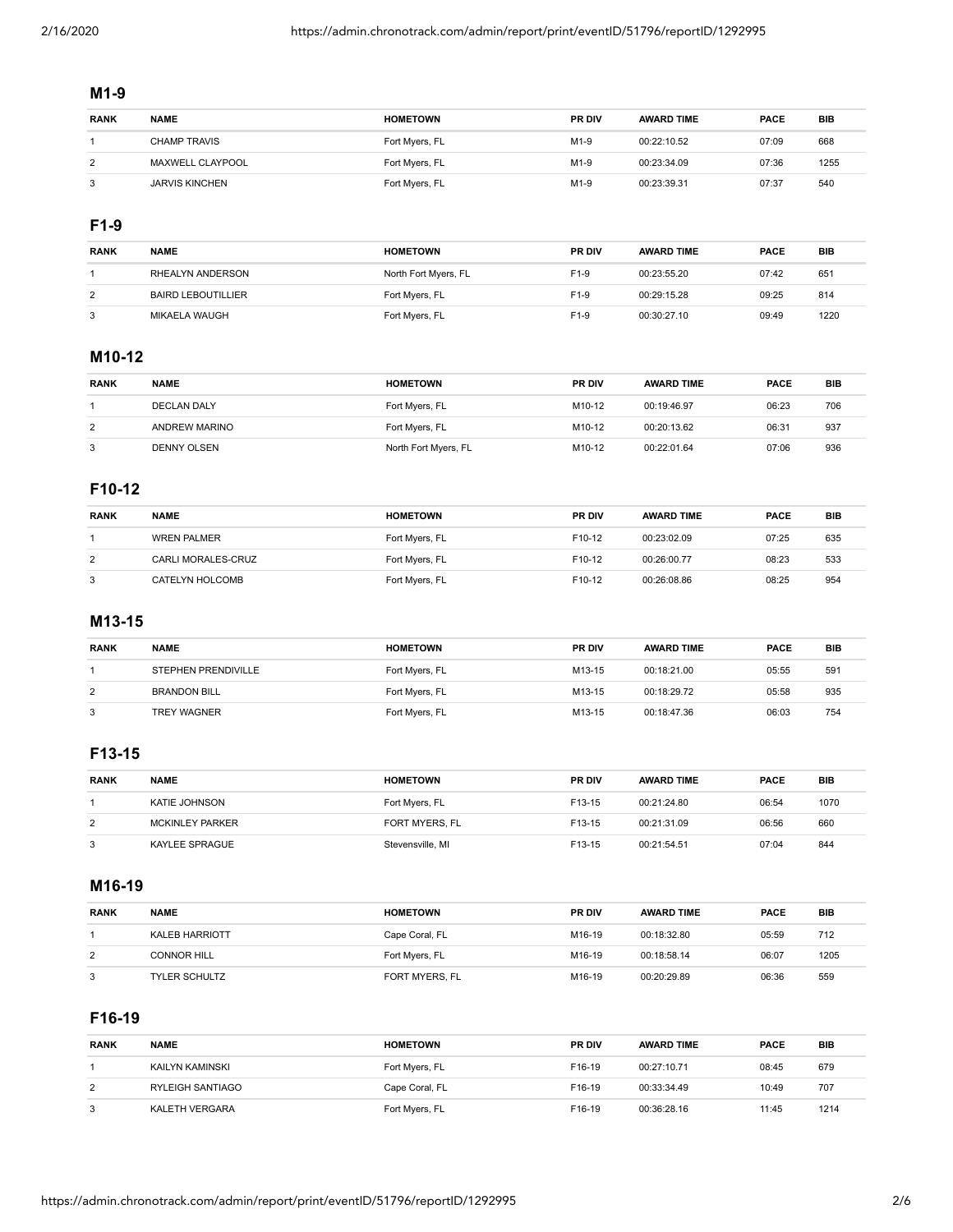# **M20-24**

| <b>RANK</b> | <b>NAME</b>          | <b>HOMETOWN</b>      | <b>PR DIV</b> | <b>AWARD TIME</b> | <b>PACE</b> | BIB  |
|-------------|----------------------|----------------------|---------------|-------------------|-------------|------|
|             | CORY MOOGERFELD      | Punta Gorda, FL      | M20-24        | 00:18:27.08       | 05:57       | 581  |
| 2           | <b>DELFINO REYES</b> | Bonita Springs, FL   | M20-24        | 00:19:24.59       | 06:15       | 1222 |
| 3           | <b>AUSTIN MACON</b>  | North Fort Myers, FL | M20-24        | 00:19:30.16       | 06:17       | 684  |

# **F20-24**

| <b>RANK</b> | <b>NAME</b>           | <b>HOMETOWN</b> | <b>PR DIV</b> | <b>AWARD TIME</b> | <b>PACE</b> | <b>BIB</b> |
|-------------|-----------------------|-----------------|---------------|-------------------|-------------|------------|
|             | <b>BRITTANY LEUTH</b> | Fort Myers, FL  | F20-24        | 00:26:17.53       | 08:28       | 1137       |
| 2           | <b>JENNIFER KIDA</b>  | Fort Myers, FL  | F20-24        | 00:27:14.08       | 08:46       | 545        |
| 3           | KALENE CAMPBELL       | Fort Myers, FL  | F20-24        | 00:31:24.08       | 10:07       | 1263       |

## **M25-29**

| <b>RANK</b> | <b>NAME</b>           | <b>HOMETOWN</b> | <b>PR DIV</b> | <b>AWARD TIME</b> | <b>PACE</b> | BIB |
|-------------|-----------------------|-----------------|---------------|-------------------|-------------|-----|
|             | <b>HAILON WONG</b>    | Fort Myers, FL  | M25-29        | 00:19:41.44       | 06:21       | 514 |
| 2           | <b>AIRIK MEDINIS</b>  | Fort Myers, FL  | M25-29        | 00:21:05.41       | 06:48       | 564 |
| 3           | <b>NICK ABERNATHY</b> | CAPE CORAL, FL  | M25-29        | 00:21:26.07       | 06:54       | 838 |

# **F25-29**

| <b>RANK</b> | <b>NAME</b>         | <b>HOMETOWN</b> | <b>PR DIV</b> | <b>AWARD TIME</b> | PACE  | <b>BIB</b> |
|-------------|---------------------|-----------------|---------------|-------------------|-------|------------|
|             | ANGELA CIROALO      | Fort Myers, FL  | F25-29        | 00:21:57.97       | 07:05 | 1226       |
| 2           | LAURISSA STEPHENSON | CAPE CORAL, FL  | F25-29        | 00:23:08.80       | 07:28 | 1167       |
| 3           | CHELSEA SAGER       | Fort Myers, FL  | F25-29        | 00:27:30.06       | 08:52 | 1109       |

## **M30-34**

| <b>RANK</b> | <b>NAME</b>           | <b>HOMETOWN</b> | <b>PR DIV</b> | <b>AWARD TIME</b> | <b>PACE</b> | <b>BIB</b> |
|-------------|-----------------------|-----------------|---------------|-------------------|-------------|------------|
|             | <b>JOSHUA DORSEY</b>  | Fort Myers, FL  | M30-34        | 00:19:34.13       | 06:18       | 691        |
| 2           | <b>SEAN PHAM</b>      | Fort Myers, FL  | M30-34        | 00:20:02.89       | 06:28       | 507        |
| 3           | <b>ALEX HINEBAUGH</b> | Fort Myers, FL  | M30-34        | 00:20:21.35       | 06:34       | 852        |

# **F30-34**

| <b>RANK</b> | <b>NAME</b>           | <b>HOMETOWN</b>      | <b>PR DIV</b> | <b>AWARD TIME</b> | <b>PACE</b> | <b>BIB</b> |
|-------------|-----------------------|----------------------|---------------|-------------------|-------------|------------|
|             | KAYLA MILLER          | Fort Myers, FL       | F30-34        | 00:22:55.97       | 07:23       | 624        |
| 2           | KATARINA COHEN        | Fort Myers, FL       | F30-34        | 00:23:31.56       | 07:35       | 1234       |
|             | <b>ERIKA HENDRICK</b> | Spencerville, Canada | F30-34        | 00:24:05.14       | 07:46       | 868        |

#### **M35-39**

| <b>RANK</b> | <b>NAME</b>         | <b>HOMETOWN</b>    | <b>PR DIV</b> | <b>AWARD TIME</b> | <b>PACE</b> | <b>BIB</b> |
|-------------|---------------------|--------------------|---------------|-------------------|-------------|------------|
|             | <b>JOHN MILLER</b>  | Fort Myers, FL     | M35-39        | 00:18:59.99       | 06:07       | 625        |
| 2           | <b>RAY CHUMBLEY</b> | Port Charlotte, FL | M35-39        | 00:19:22.28       | 06:15       | 747        |
| 3           | AARON RICKENS       | WHITE LAKE, MI     | M35-39        | 00:21:33.53       | 06:57       | 858        |

## **F35-39**

| <b>RANK</b>    | <b>NAME</b>            | <b>HOMETOWN</b>    | <b>PR DIV</b> | <b>AWARD TIME</b> | <b>PACE</b> | <b>BIB</b> |
|----------------|------------------------|--------------------|---------------|-------------------|-------------|------------|
|                | <b>SARA BREAULT</b>    | Bonita Springs, FL | F35-39        | 00:21:41.53       | 06:59       | 1071       |
| $\overline{2}$ | <b>KRISTEN RICKENS</b> | WHITE LAKE, MI     | F35-39        | 00:25:06.20       | 08:05       | 857        |
| 3              | <b>AMY SMITH</b>       | Fort Myers, FL     | F35-39        | 00:25:31.67       | 08:13       | 704        |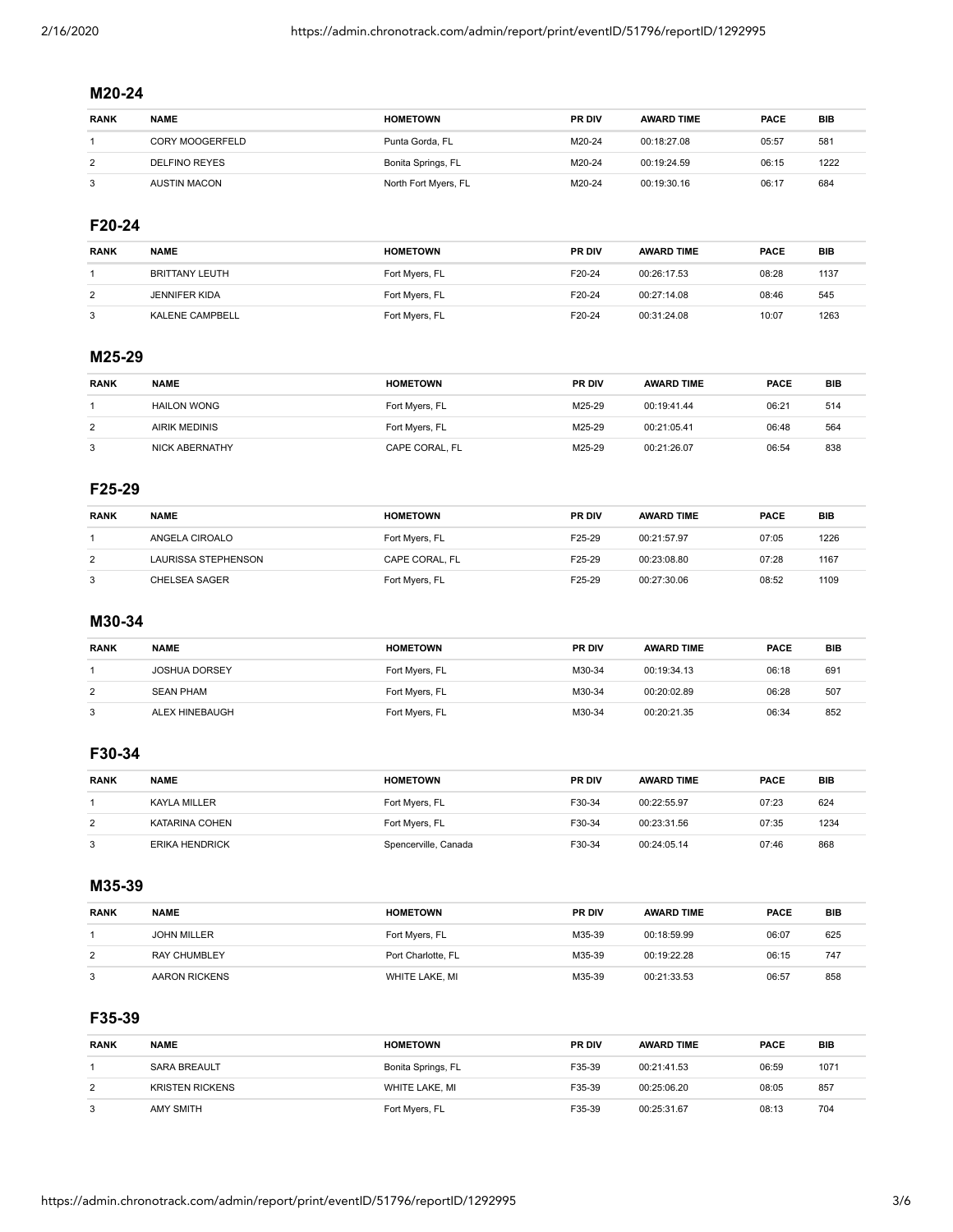# **M40-44**

| <b>RANK</b> | <b>NAME</b>           | <b>HOMETOWN</b> | <b>PR DIV</b> | <b>AWARD TIME</b> | <b>PACE</b> | <b>BIB</b> |
|-------------|-----------------------|-----------------|---------------|-------------------|-------------|------------|
|             | <b>MICHAEL SUCHAN</b> | Florida, US     | M40-44        | 00:22:58.12       | 07:24       | 788        |
| 2           | WAYNE HOLCOMB         | Fort Myers, FL  | M40-44        | 00:24:29.34       | 07:53       | 955        |
| 3           | ØYVIND NILSEN         | Risør, Norway   | M40-44        | 00:24:41.73       | 07:57       | 1183       |

## **F40-44**

| <b>RANK</b> | <b>NAME</b>          | <b>HOMETOWN</b>   | <b>PR DIV</b> | <b>AWARD TIME</b> | PACE  | <b>BIB</b> |
|-------------|----------------------|-------------------|---------------|-------------------|-------|------------|
|             | JENNIFER WOOD        | East Syracuse, NY | F40-44        | 00:22:38.90       | 07:18 | 1295       |
| 2           | LISA MORIN           | Lehigh Acres, FL  | F40-44        | 00:23:46.38       | 07:40 | 1135       |
|             | <b>SHANNON SYKES</b> | Cape Coral, FL    | F40-44        | 00:25:21.00       | 08:10 | 758        |

## **M45-49**

| <b>RANK</b> | <b>NAME</b>        | <b>HOMETOWN</b> | <b>PR DIV</b> | <b>AWARD TIME</b> | <b>PACE</b> | BIB  |
|-------------|--------------------|-----------------|---------------|-------------------|-------------|------|
|             | <b>CARL EGBERT</b> | Naples, FL      | M45-49        | 00:20:39.37       | 06:39       | 1208 |
| 2           | KINFAY MOROTI      | Fort Myers, FL  | M45-49        | 00:22:34.08       | 07:16       | 827  |
| 3           | <b>JOHN KUCABA</b> | Fort Myers, FL  | M45-49        | 00:25:13.89       | 08:08       | 917  |

## **F45-49**

| <b>RANK</b> | <b>NAME</b>       | <b>HOMETOWN</b> | <b>PR DIV</b> | <b>AWARD TIME</b> | <b>PACE</b> | <b>BIB</b> |
|-------------|-------------------|-----------------|---------------|-------------------|-------------|------------|
|             | MIRIAM KELLER     | FORT MYERS, FL  | F45-49        | 00:25:36.53       | 08:15       | 953        |
| 2           | PETRA SVOBODA     | Fort Myers, FL  | F45-49        | 00:25:44.50       | 08:18       | 549        |
| 3           | <b>AIMEE WITT</b> | Plymouth, MA    | F45-49        | 00:25:58.88       | 08:22       | 1094       |

## **M50-54**

| <b>RANK</b> | <b>NAME</b>          | <b>HOMETOWN</b>        | <b>PR DIV</b> | <b>AWARD TIME</b> | <b>PACE</b> | <b>BIB</b> |
|-------------|----------------------|------------------------|---------------|-------------------|-------------|------------|
|             | JOSEPH GOMEZ         | Fort Myers, FL         | M50-54        | 00:21:23.88       | 06:54       | 1160       |
| 2           | <b>JOE TORPY</b>     | Green Cove Springs, FL | M50-54        | 00:21:29.99       | 06:56       | 777        |
| 3           | <b>RICK BLENKUSH</b> | Peachtree City, GA     | M50-54        | 00:23:34.92       | 07:36       | 964        |

## **F50-54**

| <b>RANK</b> | <b>NAME</b>         | <b>HOMETOWN</b> | <b>PR DIV</b> | <b>AWARD TIME</b> | <b>PACE</b> | BIB |
|-------------|---------------------|-----------------|---------------|-------------------|-------------|-----|
|             | ELIZABETH VANWART   | Cape Coral, FL  | F50-54        | 00:25:53.16       | 08:20       | 903 |
| 2           | DONNA PINK          | Florida, US     | F50-54        | 00:26:08.43       | 08:25       | 502 |
| 3           | <b>LIZ CRUTHERS</b> | Bend, OR        | F50-54        | 00:26:14.96       | 08:27       | 902 |

#### **M55-59**

| <b>RANK</b>    | <b>NAME</b>            | <b>HOMETOWN</b>  | <b>PR DIV</b> | <b>AWARD TIME</b> | <b>PACE</b> | <b>BIB</b> |
|----------------|------------------------|------------------|---------------|-------------------|-------------|------------|
|                | <b>WILLIAM BLEVINS</b> | Estero, FL       | M55-59        | 00:21:24.72       | 06:54       | 757        |
| $\overline{2}$ | PAUL DANDINI           | Fort Myers, FL   | M55-59        | 00:21:53.94       | 07:03       | 1055       |
| 3              | <b>GUY TAM</b>         | Lehigh Acres, FL | M55-59        | 00:22:09.36       | 07:08       | 842        |

## **F55-59**

| <b>RANK</b> | <b>NAME</b>             | <b>HOMETOWN</b> | <b>PR DIV</b> | <b>AWARD TIME</b> | <b>PACE</b> | <b>BIB</b> |
|-------------|-------------------------|-----------------|---------------|-------------------|-------------|------------|
|             | CHERYL COOPER           | Cape Coral, FL  | F55-59        | 00:26:44.05       | 08:37       | 832        |
| 2           | <b>CARRIE SCHUPBACH</b> | Jackson, MI     | F55-59        | 00:27:19.01       | 08:48       | 652        |
| 3           | ANGIE RYAN              | Florida, US     | F55-59        | 00:29:19.94       | 09:27       | 1145       |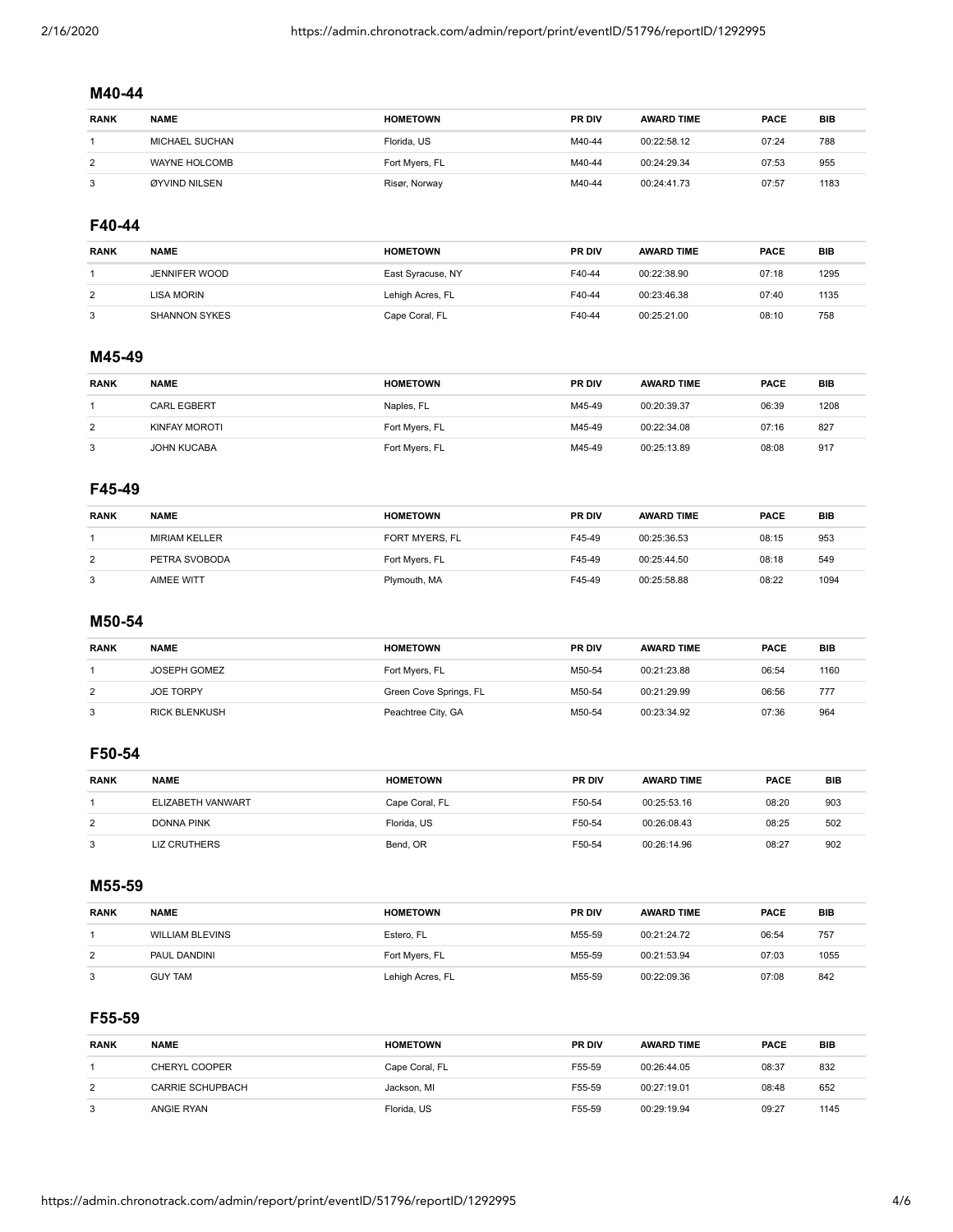## **M60-64**

| <b>RANK</b> | <b>NAME</b>               | <b>HOMETOWN</b>   | <b>PR DIV</b> | <b>AWARD TIME</b> | <b>PACE</b> | <b>BIB</b>      |
|-------------|---------------------------|-------------------|---------------|-------------------|-------------|-----------------|
|             | <b>CRAIG COTNOIR</b>      | Pompano Beach, FL | M60-64        | 00:23:42.30       | 07:38       | 80 <sup>°</sup> |
| 2           | JEFFREY WINGENROTH        | Fort Myers, FL    | M60-64        | 00:24:07.46       | 07:46       | 669             |
| 3           | <b>STEPHEN PECKICONIS</b> | Roslindale, MA    | M60-64        | 00:24:28.38       | 07:53       | 1075            |

## **F60-64**

| <b>RANK</b> | <b>NAME</b>            | <b>HOMETOWN</b>  | <b>PR DIV</b> | <b>AWARD TIME</b> | <b>PACE</b> | BIB  |
|-------------|------------------------|------------------|---------------|-------------------|-------------|------|
|             | <b>FRANCINE GOLDEN</b> | Lehigh Acres, FL | F60-64        | 00:28:35.56       | 09:13       | 1097 |
| 2           | LYN BRAY-FORSTROM      | Quinnesec, MI    | F60-64        | 00:30:45.14       | 09:54       | 700  |
|             | CINDY JOHNSON-CANHA    | Boston, MA       | F60-64        | 00:34:04.26       | 10:58       | 962  |

## **M65-69**

| <b>RANK</b> | <b>NAME</b>     | <b>HOMETOWN</b> | <b>PR DIV</b> | <b>AWARD TIME</b> | <b>PACE</b> | <b>BIB</b> |
|-------------|-----------------|-----------------|---------------|-------------------|-------------|------------|
|             | ROBERT MABREY   | Omaha. NE       | M65-69        | 00:23:27.81       | 07:34       | 714        |
| 2           | DOUGLAS BAKKENE | Worthington, MN | M65-69        | 00:24:06.90       | 07:46       | 750        |
| 3           | JOHN BATES      | CAPTIVA, FL     | M65-69        | 00:24:24.45       | 07:52       | 1168       |

# **F65-69**

| <b>RANK</b> | <b>NAME</b>             | <b>HOMETOWN</b> | <b>PR DIV</b> | <b>AWARD TIME</b> | <b>PACE</b> | <b>BIB</b> |
|-------------|-------------------------|-----------------|---------------|-------------------|-------------|------------|
|             | <b>CHERYLL DUQUETTE</b> | Cape Coral, FL  | F65-69        | 00:28:03.79       | 09:02       | 932        |
| 2           | AMY YANNI               | Fort Myers, FL  | F65-69        | 00:28:19.65       | 09:08       | 1106       |
| 3           | TATYANA RINKENBAUGH     | Florida, US     | F65-69        | 00:30:34.75       | 09:51       | 1146       |

## **M70-74**

| <b>RANK</b> | <b>NAME</b>           | <b>HOMETOWN</b>  | <b>PR DIV</b> | <b>AWARD TIME</b> | <b>PACE</b> | BIB |
|-------------|-----------------------|------------------|---------------|-------------------|-------------|-----|
|             | <b>JOE CARROLL</b>    | Londonderry, NH  | M70-74        | 00:26:02.81       | 08:24       | 985 |
| 2           | <b>KEVIN OCONNOR</b>  | Sanibel, FL      | M70-74        | 00:29:29.15       | 09:30       | 850 |
| 3           | <b>STEVE KILCLINE</b> | Lehigh Acres, FL | M70-74        | 00:30:19.52       | 09:46       | 808 |

## **F70-74**

| <b>RANK</b> | <b>NAME</b>     | <b>HOMETOWN</b>      | <b>PR DIV</b> | <b>AWARD TIME</b> | <b>PACE</b> | BIB |
|-------------|-----------------|----------------------|---------------|-------------------|-------------|-----|
|             | DOLORES MANHOFF | Medina, OH           | F70-74        | 00:31:48.22       | 10:15       | 963 |
| 2           | SANDRA MARJON   | North Fort Myers, FL | F70-74        | 00:36:35.90       | 11:47       | 904 |
|             | ELIZABETH ROAS  | Hollywood, FL        | F70-74        | 00:37:33.70       | 12:06       | 872 |

#### **M75-79**

| <b>RANK</b> | <b>NAME</b>    | <b>HOMETOWN</b> | <b>PR DIV</b> | <b>AWARD TIME</b> | <b>PACE</b> | <b>BIB</b> |
|-------------|----------------|-----------------|---------------|-------------------|-------------|------------|
|             | DON OWENS      | Naples, FL      | M75-79        | 00:23:39.82       | 07:37       | 1125       |
| 2           | LES COLLINS    | Fort Myers, FL  | M75-79        | 00:29:46.12       | 09:35       | 1291       |
| 3           | MICHAEL VITALE | Fort Myers, FL  | M75-79        | 00:32:18.88       | 10:25       | 889        |

# **F75-79**

| <b>RANK</b>    | <b>NAME</b>       | <b>HOMETOWN</b> | <b>PR DIV</b> | <b>AWARD TIME</b> | <b>PACE</b> | <b>BIB</b> |
|----------------|-------------------|-----------------|---------------|-------------------|-------------|------------|
|                | BARBARA COLTON    | Hernando, MS    | F75-79        | 00:43:26.20       | 13:59       | 690        |
| $\overline{2}$ | ROSALIND SANDBERG | Champlin, MN    | F75-79        | 00:43:58.76       | 14:10       | 615        |